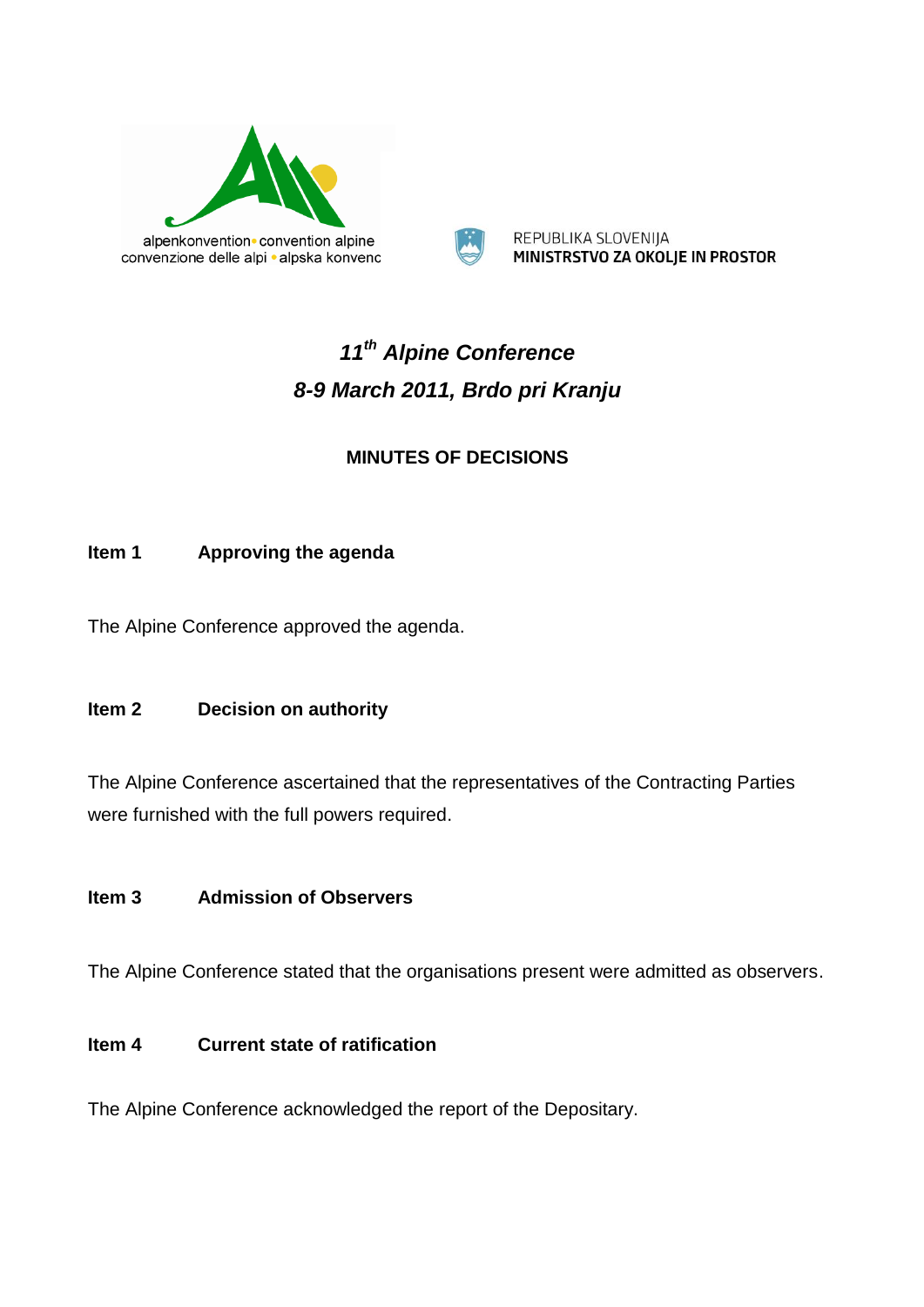# **Item 5 Reports from the Contracting Parties on implementing the Alpine Convention**

The Alpine Conference acknowledged the progress reports from the Contracting parties about implementing the Alpine Convention.

#### **Points A in the agenda (adopted without debate)**

#### **Item A1 Reviewing procedure**

The Alpine Conference

- 1. approved the report from the Compliance Committee on the current state of compliance with the Alpine Convention and its Implementation Protocols<sup>1</sup>,
- 2. upheld the recommendations<sup>2</sup> made to the Contracting Parties at the time of the 10<sup>th</sup> Alpine Conference and asked the Contracting Parties to bolster the measures necessary for their implementation,
- 3. asked the Compliance Committee to revise the reviewing procedure on the basis of Decision VII/4 of the Alpine Conference considering the experience gained from the first and second reviewing procedure, also taking account of the contents of the Enclosure<sup>3</sup>, and to present the results for a decision to be made at the 12<sup>th</sup> Alpine Conference,
- 4. approved the report of the Compliance Committee on implementing the "Population and Culture" Declaration adopted by the  $9<sup>th</sup>$  Alpine Conference<sup>4</sup>,
- 5. asked the Contracting Parties and the Observers to illustrate the contents of the "Population and Culture" Declaration to the representatives of politics and the

<sup>1</sup> See Enclosure 1 – document AC11/A1/1

 $2^{2}$  See Enclosure 2 – document AC11/A1/2

 $3$  See Enclosure  $3$  – document AC11/A1/3

<sup>4</sup> See Enclosure 4 – document AC11/A1/4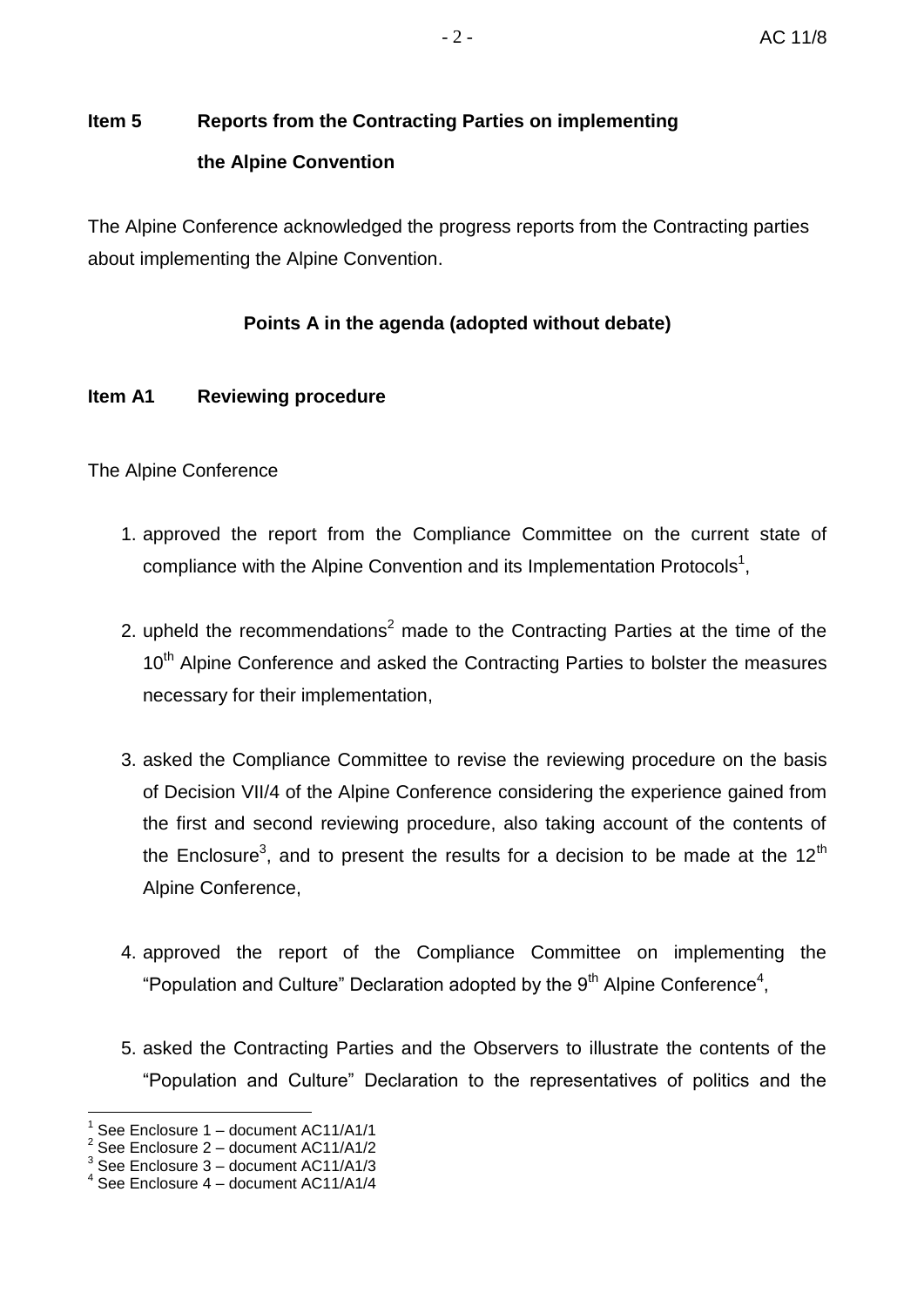economy, and also to the local populations, and to explore the issues by means of joint activities,

6. asked the Permanent Committee to prepare a draft decision of the possible need to draw up a Protocol regarding "Population and Culture" for presenting at the  $12<sup>th</sup>$ Alpine Conference.

#### **Item A2 Operations by the Alpine Network of Protected Areas**

The Alpine Conference approved the 2011-2012 Working Programme of the Alpine Network of Protected Areas<sup>5</sup>.

#### **Item A3 Extension to the Secretary General's mandate**

In compliance with the Charter of the Permanent Secretariat (Annex II, Article 3), the mandate of the Secretary General was extended for a further two years.

#### **Item A4 International mountain partnerships**

- 1. acknowledged the report of the Permanent Secretariat about the evolution in international mountain partnerships in the Alpine Convention<sup>6</sup>,
- 2. decided to continue with the existing international mountain partnerships with the areas of cooperation of the Alpine Convention by means of shared activities and individual contributions by the Contracting Parties and the Observers,

<sup>1</sup> 5 See Enclosure 5 – document AC11/A2

 $6$  See Enclosure 6 – document AC11/A4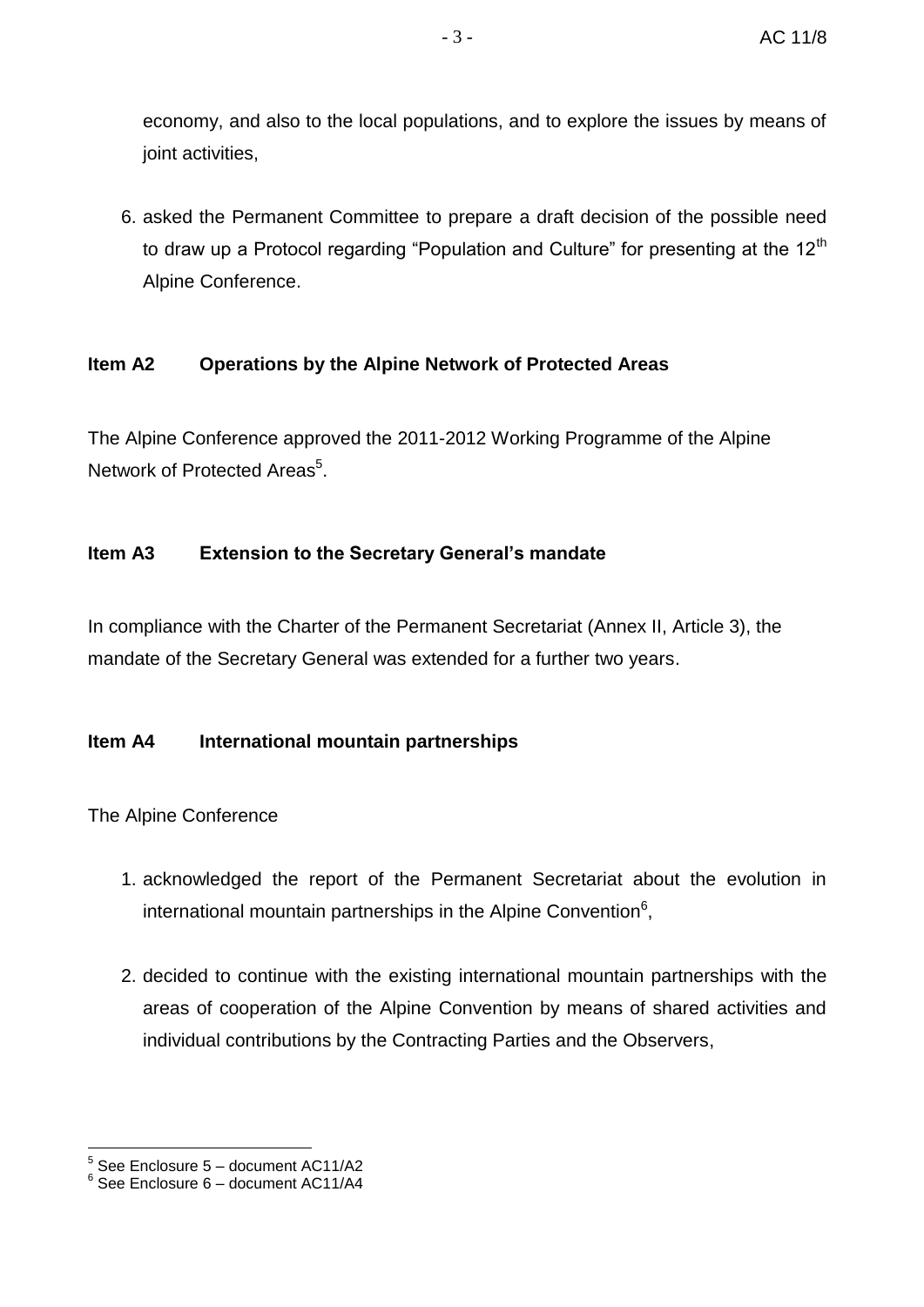- 3. asked the Contracting Parties and the Observers, each within their own abilities, to ensure the continuation of the international mountain partnership activities, providing sufficient contributions in terms of content and funding,
- 4. expressed its favourable opinion to including the international mountain partnerships in the foundation document and in the strategic action plan of the 2011-2016 multiannual Alpine Convention Programme.

#### **Item A5 Working Group: "Transport"**

#### The Alpine Conference

- 1. thanked the "Transport" Working Group for its efforts,
- 2. approved the mandate<sup>7</sup> of the "Transport" Working Group until the 12<sup>th</sup> Alpine Conference,
- 3. expressed its trust that the work performed by the "Transport" Working Group during its mandate will be firmly supported by the Contracting Parties, especially in terms of funding to the extent of their means.

#### **Item A6 Working Group: "UNESCO World Heritage"**

- 1. acknowledged the report by the UNESCO World Heritage Working Group<sup>8</sup>,
- 2. also acknowledged the further documentation<sup>9</sup> produced by the "UNESCO World Heritage" Working Group (the results from the two workshops of experts in Berne

<sup>&</sup>lt;u>.</u> 7 See Enclosure 7 – document AC11/A5/1

 $<sup>8</sup>$  See Enclosure 8 – document PC45/B8</sup>

<sup>9</sup> See Enclosure 9 – documents PC45/B8/1-7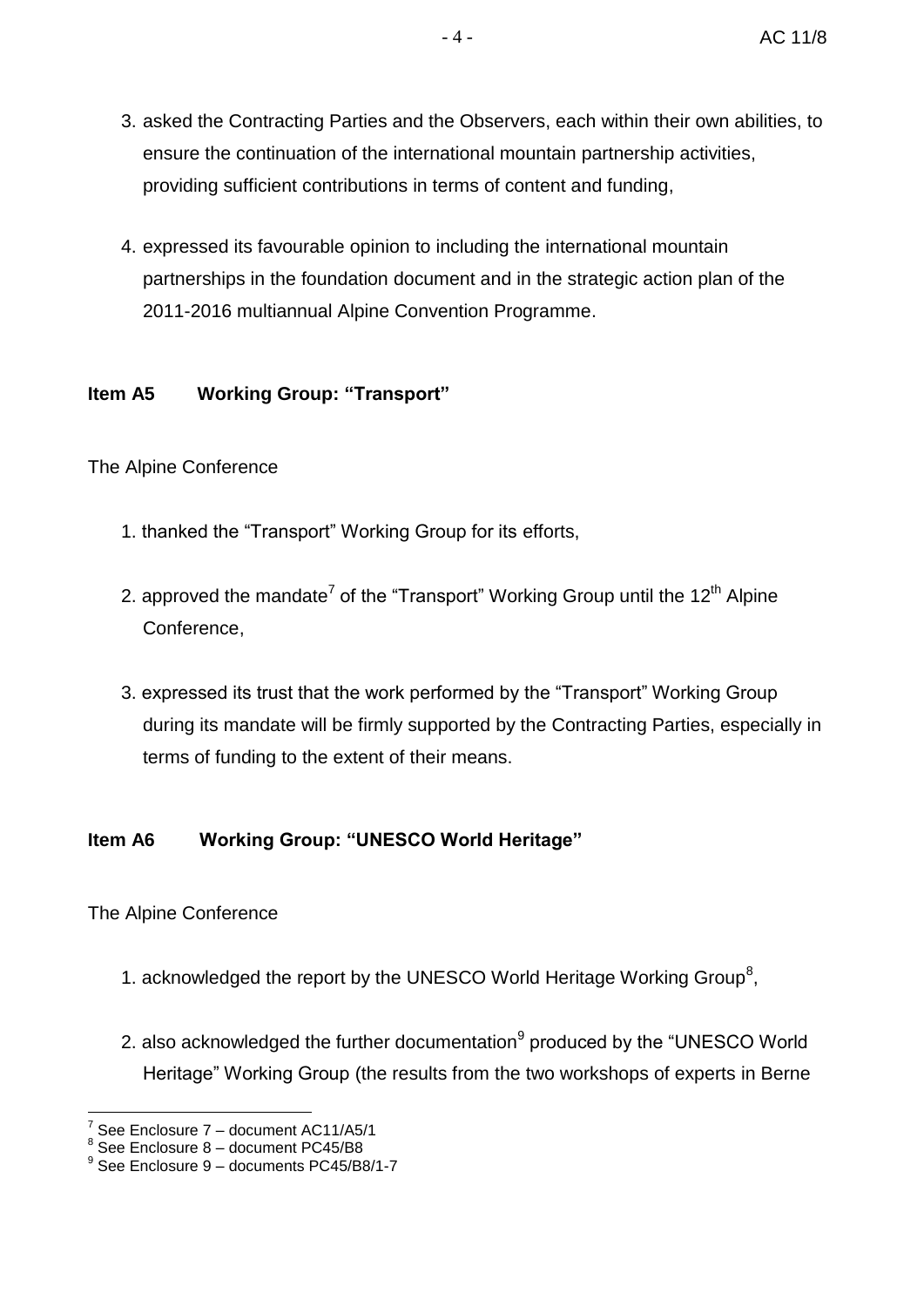and Trieste, preliminary document on the universally exceptional values of the Alps, update of the survey "Alpine Sites and UNESCO World Heritage"),

- 3. renewed the mandate of the "UNESCO World Heritage" Working Group until the 12<sup>th</sup> Alpine Conference, placing particular importance on:
- the contribution to harmonising the lists of proposals, applying the methods already developed by the WG and the results achieved to the present time, by means of investigating the information on potential serial transnational and/or transboundary sites and organising workshops of experts to assess the potentially exceptional universal value of the issues identified. The aim of this investigation is to focus on how the sites analysed meet the criteria of the World Heritage Committee, the comparative studies, the possible synergies between the issues and the relations between the sites,
- a further consequent developing of the survey, starting from the preliminary document, and defining of exceptional universal values in the Alps from a technical-scientific point of view,
- the resulting facilitation (under the coordination of the Parties and with the involvement of the territorial organisations and the local communities) of the exchange of experiences at sites already registered and about the development of proposals for potential serial transnational and/or transboundary candidacies in the Alps, with the support of the scientific institutions where necessary, applying the knowledge and experience developed by the WG,
- examining the possibility to use the UNESCO Convention for Protecting the intangible Cultural Heritage and of applying other UNESCO systems for extending awareness and maximising specific sites and activities in the Alps, such as mountaineering,
- communicating and publishing the results and exchanging knowledge, at national level, with other bodies in the Alpine Convention, particularly the Working Groups and Platforms, and technical bodies of the UNESCO World Heritage Convention,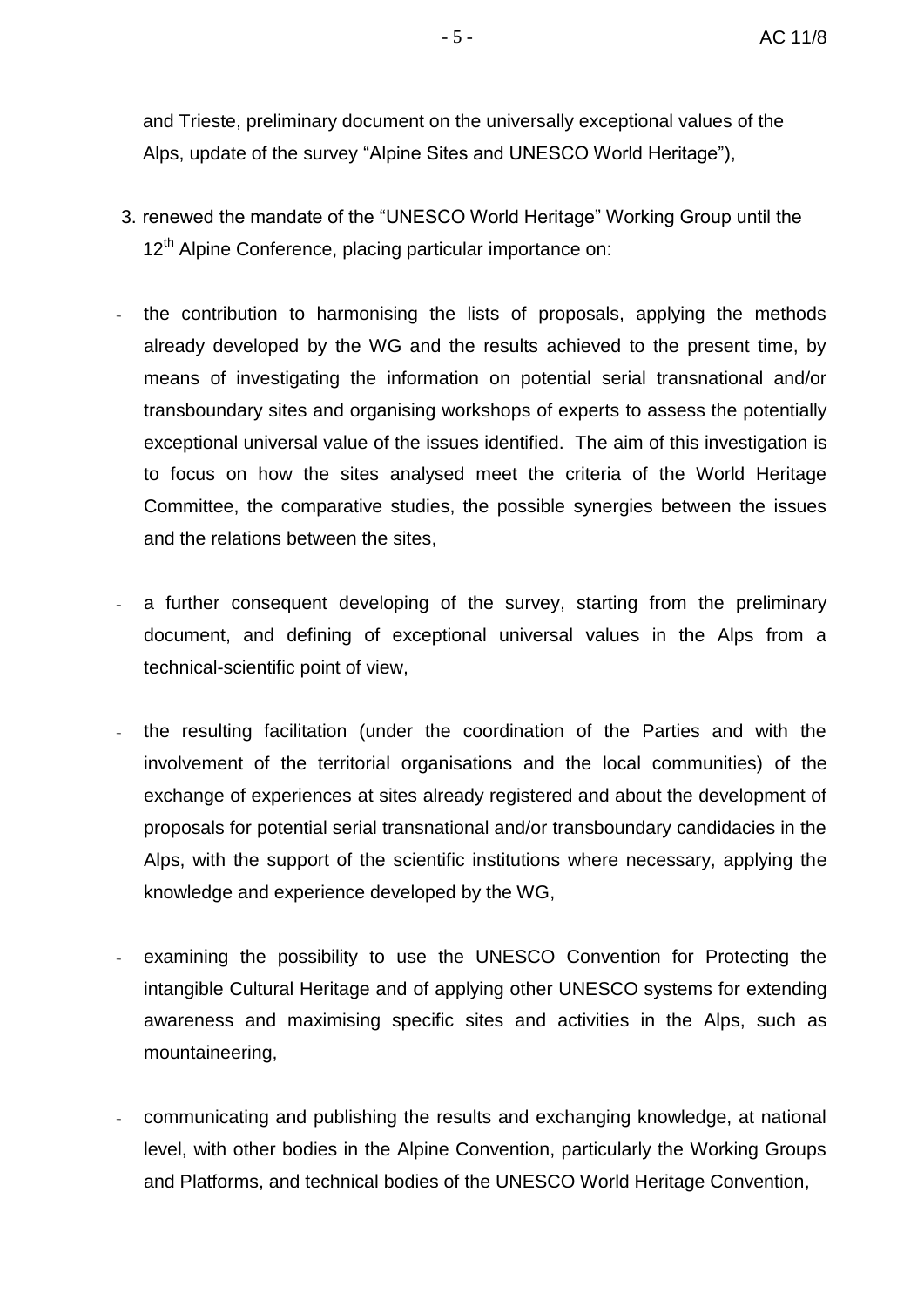4. asked the Contracting Parties and the observers to ensure their active participation in the operations of the "UNESCO World Heritage" Working Group.

#### **Item A7 Working Group: "Demographics and Employment"**

- 1. acknowledged the interim report<sup>10</sup> of the "Demographics and Employment" Working Group focused on regional development factors for improved management of the changing demographics of the Alps,
- 2. aware of the importance that the socio-economic aspects have for viably managing development in the Alpine territories and of the difficulties found in amassing data, tasked the Working Group to continue its activities under the same remit previously given and in harmony with the new Multiannual Working Programme until the 12<sup>th</sup> Alpine Conference, in order to complete the work of assessing and analysing regional development factors directly related to maximising territorial potential for socio-economic growth, producing a final report to be delivered to the  $12<sup>th</sup>$  Alpine Conference. To this end, the WG shall continue its profitable exchange of information with the partners in the main territorial projects on these aspects,
- 3. thanked Italy for the extensive effort put into coordinating the activities of the Working Group, renewing its Presidency until the 12<sup>th</sup> Alpine Conference.

<sup>1</sup>  $10$  See Enclosure 10 – document ACXI/A7/1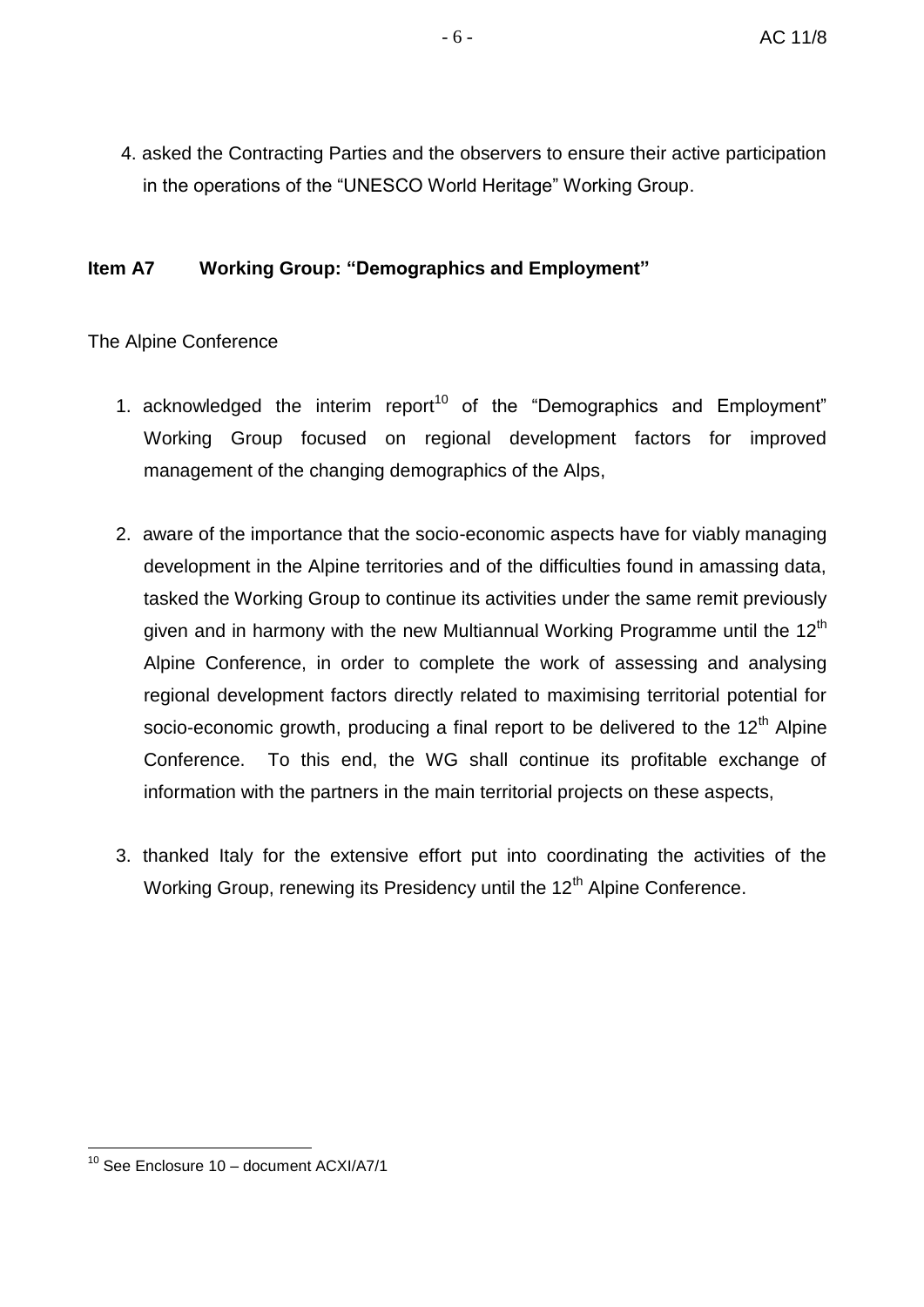### **Item A8 Platform: "Ecological Network"**

The Alpine Conference

- 1. acknowledged the report<sup>11</sup> on the activities in 2009/2011 by the "Ecological Network" Platform under the presidency of France and thanked the members of the Platform for their work,
- 2. extended the mandate of the "Ecological Network" Platform until the  $12<sup>th</sup>$  Alpine Conference. This mandate will be the same as the multiannual programme of the Alpine Convention (2011-2016) and will include the following working issues:

### New implementation activities

- Based on the work done for the previous projects, analyse the linking/diverging elements between the national/international ecological networks in order to boost transboundary and interregional cooperation,
- support the implementing of the Alpine Convention's climate action plan by, for instance, reinforcing the role of the ecological networks as part of the strategies for adaptation to climate change in collaboration with other Platforms and Working Groups,
- encourage the practical application of the activities regarding issues selected from those considered of priority for the research project "50 questions for targeting research into ecological connectivity in the Alps",

### Continuation of works

Support and attentively follow the activities of the Pilot Regions in order to guarantee an exchange of experiences and knowledge between the new pilot regions and those already established, and inform the Permanent Committee and the Alpine Conference

<sup>1</sup>  $11$  See Enclosure 11 – document AC11/A8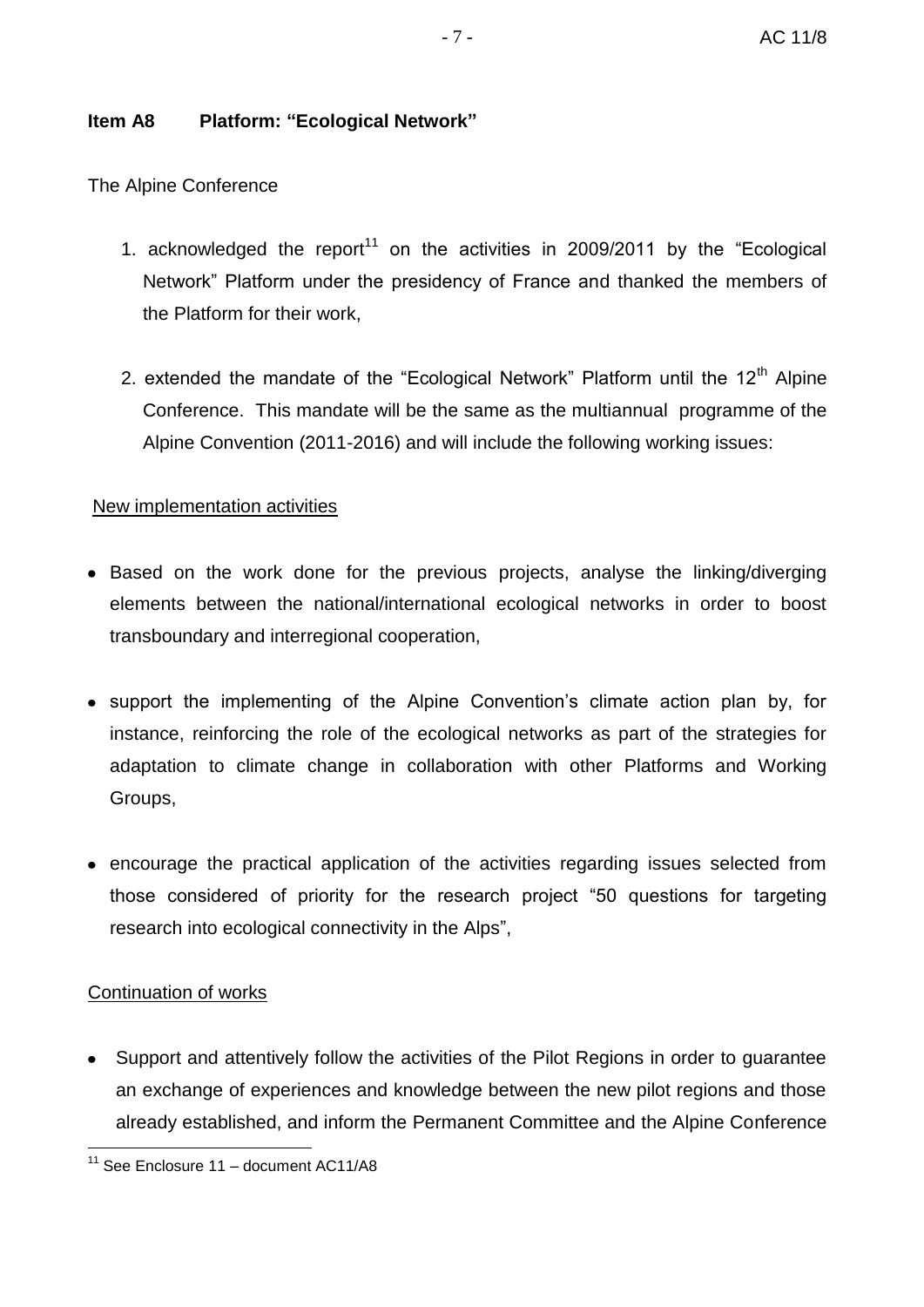on the results achieved. Ensure that the experience and the good practices of the Pilot Regions are known/easily accessible to the widest number of subjects possible,

- contribute to improving and updating the catalogue of measures for good practices in support of the European Commission's "Green Infrastructures" strategy and also as a means for monitoring the Alpine ecological network,
- assure constant exchange and cooperation with other projects, initiatives and conventions (European Union, Council of Europe, Carpathian Convention, CBD etc.), particularly as regards the *Cooperation Memorandum* signed with the Carpathian Convention and the Convention on Biological Diversity (CBD),
- continue the work of developing the indicators for evaluating the activities supporting ecological connectivity in the Alps under the guidance of the Italian delegates to the Platform,
	- 3. asked the Contracting Parties to the Alpine Convention to propose new pilot regions,
	- 4. asked the "Ecological Network" Platform to continue its work according to the mandate and to report on this work to the 12<sup>th</sup> Alpine Conference,
	- 5. entrusted Germany with the presidency of the "Ecological Network" Platform for the 2011-2013 period.

#### **Item A9 Platform: "Natural Hazards"**

The Alpine Conference

1. acknowledged the progress report presented by the "Natural Hazards" Platform  $(PLANALP)^{12}$ ,

<sup>&</sup>lt;u>.</u>  $12$  See Enclosure 12 – document AC11/A9/1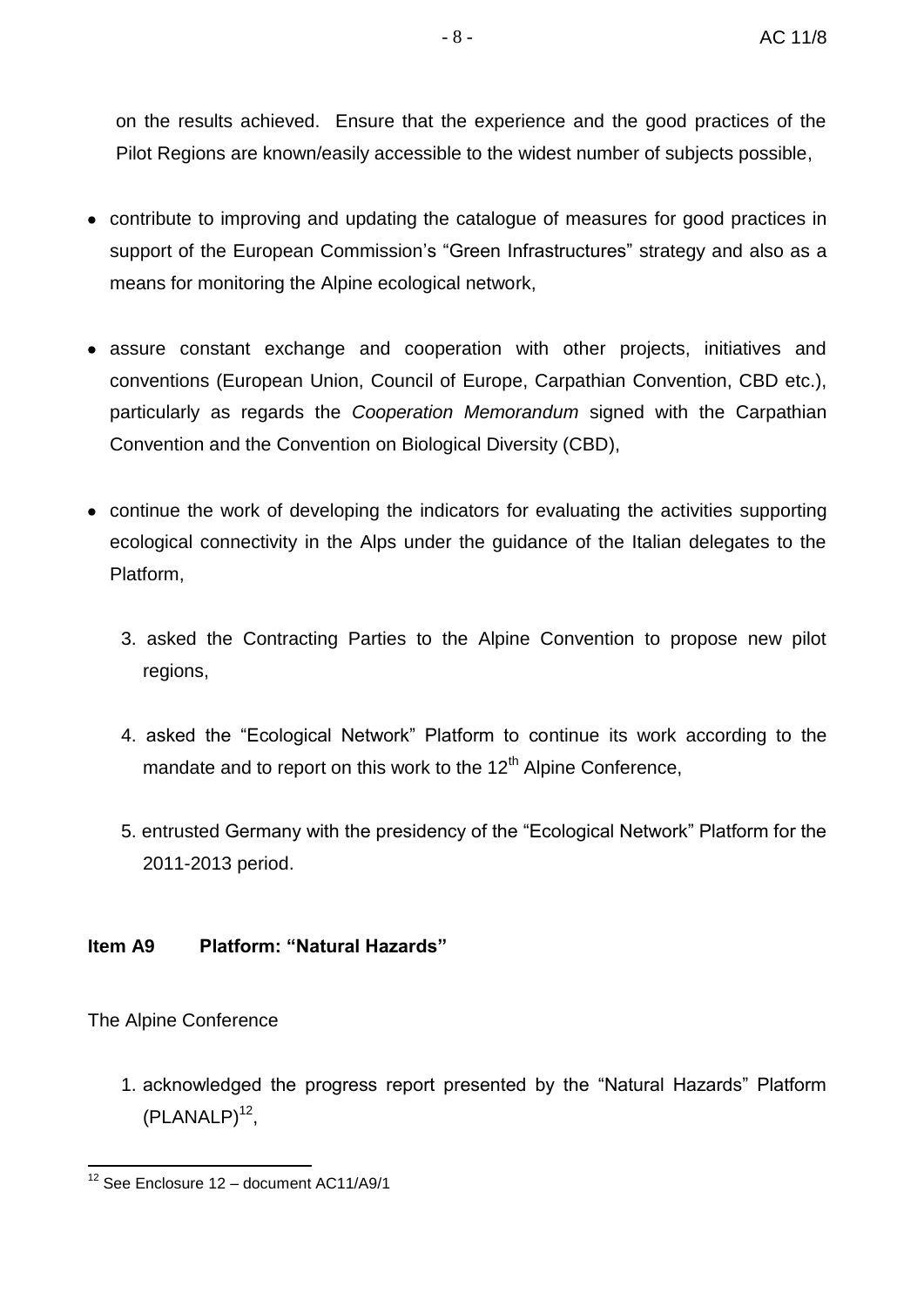- 2. acknowledged the report on adapting to climate change presented by the "Natural Hazards" Platform (PLANALP)<sup>13</sup>,
- 3. extended the mandate of the "Natural Hazards" Platform (PLANALP) approved at the  $10<sup>th</sup>$  Alpine Conference in Evian in March 2009, prioritising the following aspects:
	- evaluation of the projects for integrated risk management in  $\bullet$ protecting against natural hazards
	- devising and implementing recommendations in the following areas:  $\bullet$
	- adapting the strategies against safety risks and natural hazards to climate changes
	- economising the protection programmes
- 4. entrusted Switzerland with the presidency of the "Natural Hazards" Platform (PLANALP) until the  $12<sup>th</sup>$  Alpine Conference.

#### **Points B in the agenda (points for debate)**

# **Item B1 Report from the Slovene Presidency (Activities from March 2009 to March 2011)**

The Alpine Conference acknowledged the Progress Report of the Presidency on actions by the Alpine Conference and its bodies in the two years  $2009$ - $2011^{14}$ .

#### **Item B2 Report from the Secretary General**

The Alpine Conference acknowledged the report from the Secretary General<sup>15</sup>.

 $13$  See Enclosure 13 – document AC11/A9/2

<sup>14</sup> See Enclosure 14 – document AC11/B1

 $15$  See Enclosure 15 – document PC45/B2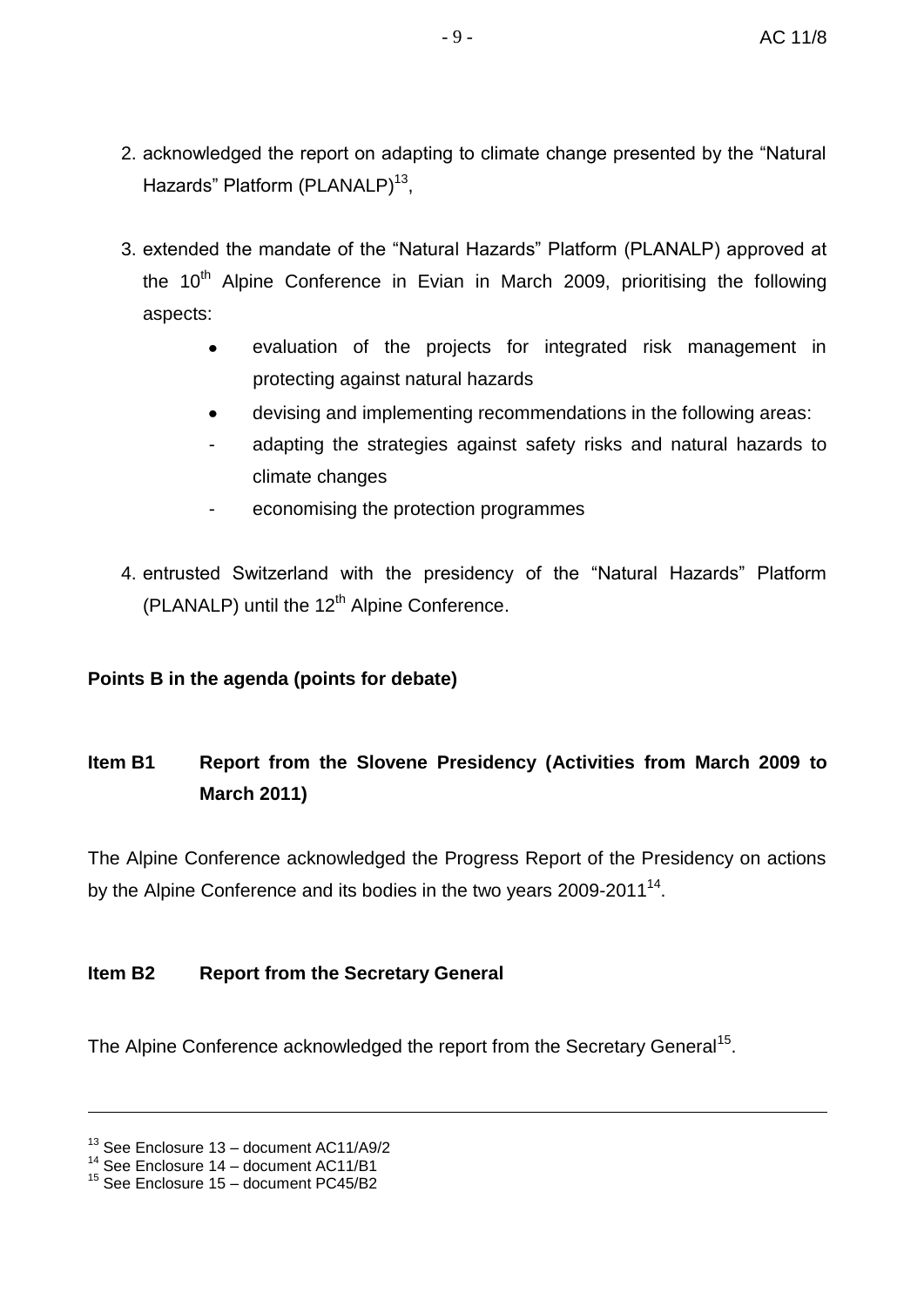### **Item B3 Future of the Alpine Convention and debate about a European strategy for the Alps**

#### The Alpine Conference

- 1. in view of the objectives of the EU Treaty for territorial cohesion, is in favour of the current debate on the future European strategies and decided to make its own contribution to a possible strategy for an Alpine macro-region,
- 2. emphasised the fact that the long-term framework and juridical and political function of the Alpine Convention fully fits with the objectives and policies of the EU and that it is characterised by:
- a broad area of application which takes in the aspects of preservation and development, helps to ensure an integrated approach and stimulates innovation
- a clear geographic extension, based on the specific features of the Alpine territory and on its shared challenges
- the extensive use of transnational cooperation, in response to the mutual needs and resources of the mountain territories
- 3. in order to further increase the contribution of the Alpine Convention to the debate on a possible future European strategy for the Alpine area, has established a Working Group, presided over by Slovenia, Switzerland and Italy,
- 4. asked the Permanent Committee to approve the mandate of this Working Group in its  $46<sup>th</sup>$  session.
- 5. approved the enclosed declaration<sup>16</sup>,
- 6. acknowledged and expressed satisfaction for the creation of the Network of Alpine Regions and expressed the wish that, in the future, this network works closely with the bodies in the Alpine Convention.

<sup>&</sup>lt;sup>16</sup> See Enclosure 16 - document AC11/B3/1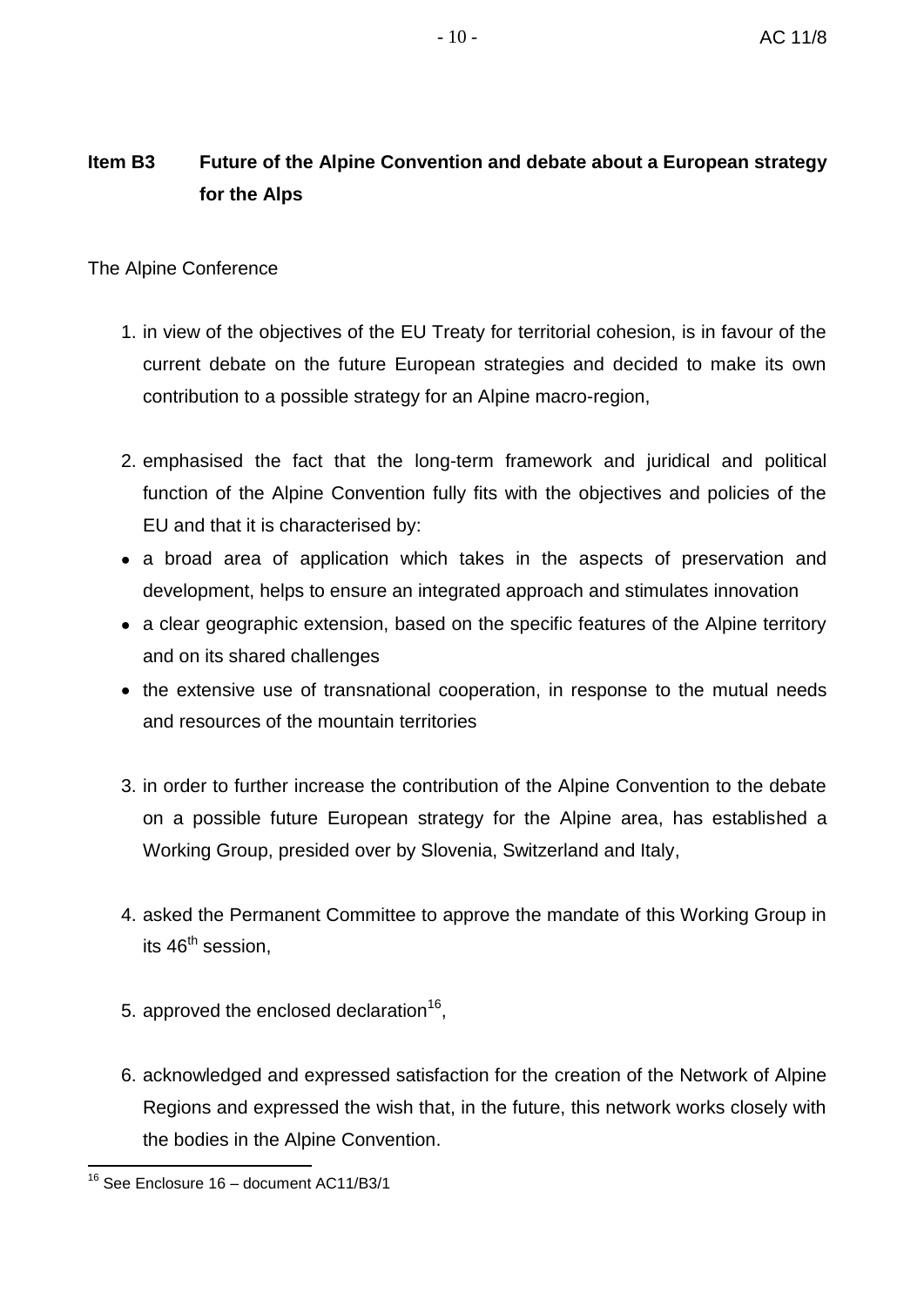#### **Item B4 Multiannual Programme of the Alpine Convention (2011-2016)**

The Alpine Conference

- 1. approved the multiannual programme of the Alpine Convention for the period 2011-2016 consisting of the foundation document<sup>17</sup> and a strategic action plan<sup>18</sup>, which will be integrated on the basis of point 3,
- 2. asked members of the Alpine Convention to actively cooperate for achieving the objectives of the multiannual programme,
- 3. asked the presidents of the Working Groups and the Platforms to send their contributions to the strategic action plan by the end of April 2011 and, thereafter, on a regular basis to the Permanent Secretariat which shall generally coordinate the action plan.

#### **Item B5 Implementing the Action Plan on Climate Change in the Alps**

- 1. acknowledged the report of the Presidency and the Permanent Secretariat<sup>19</sup> and confirmed the activities anticipated for implementing the Action Plan on climate change in the Alps until the  $12<sup>th</sup>$  Alpine Conference and also encouraged the continuation, in the Alpine territory, of implementing the action plan relating to mitigation and adaptation points,
- 2. asked the Contracting Parties to reach a joint definition of climate neutrality, based on the alternatives stated in the aforementioned report,

<sup>1</sup>  $17$  See Enclosure 17 – document AC11/B4/1

<sup>18</sup> See Enclosure 18 – document AC11/B4/2

 $19$  See Enclosure 19 – document AC11/B5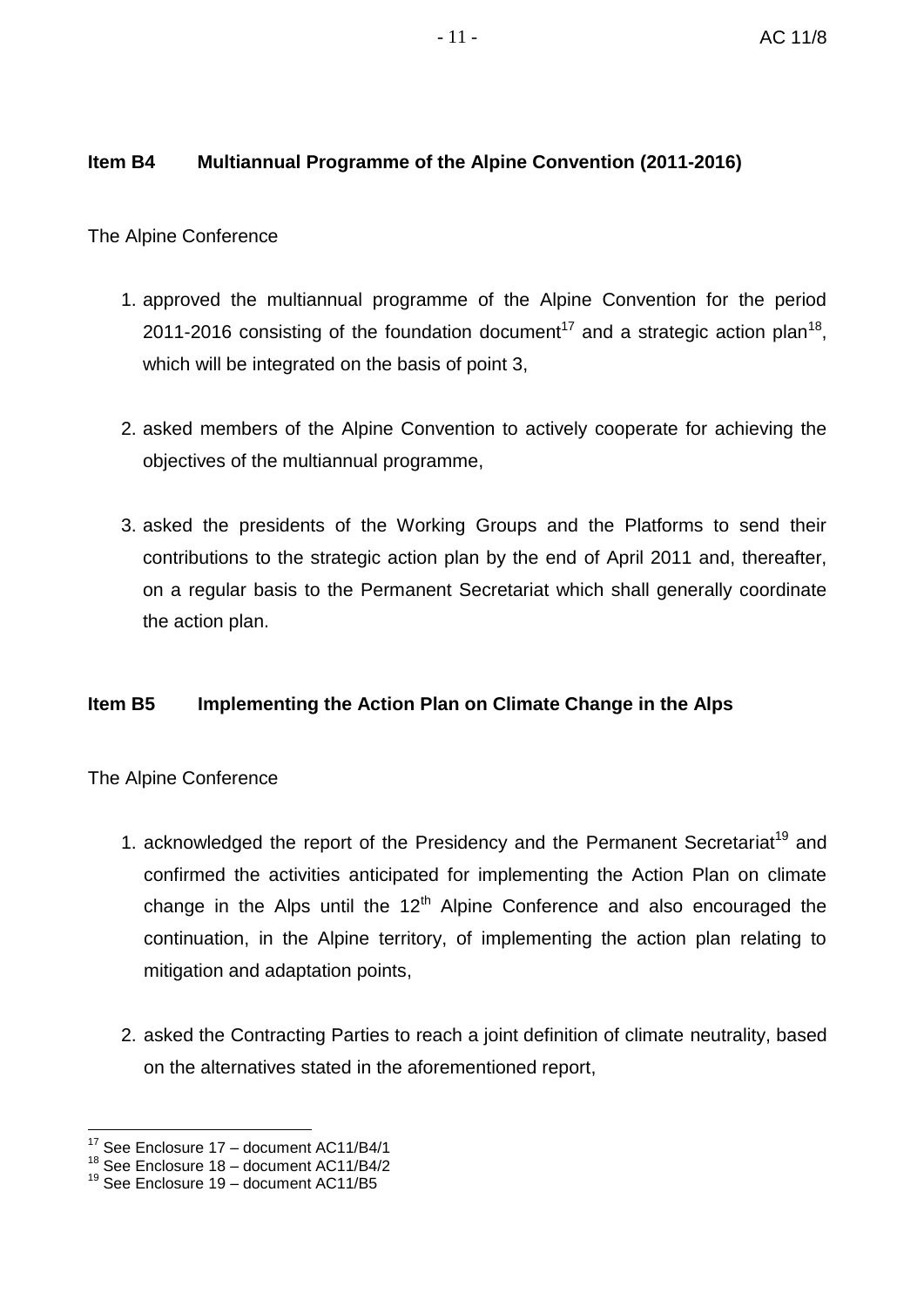- 3. asked the Contracting Parties to combine forces to reduce greenhouse gas emissions and to apply the potential for neutralising them in the Alpine territories to as broad an extent as possible, in the various sectors, taking into consideration the national policies for mitigation and the regional and local initiatives adopted in the Alpine territory,
- 4. acknowledged the fact that some Contracting Parties are involved in the proposed ALPSTAR project for making the Alps into a neutral climate region by 2050, presented as part of the Alpine Space programme,
- 5. thanked Liechtenstein for having organised the international competition on sustainable "green architecture" in the Alps.

## **Item B6 a) Third Report on the State of the Alps regarding sustainable rural development and innovation**

The Alpine Conference

- 1. acknowledged the report from France, the Presidency and the Permanent Secretariat of the Alpine Convention<sup>20</sup>,
- 2. approved the third Report<sup>21</sup> on the state of the Alps "Sustainable Rural Development and Innovation", with its conclusions and the challenges identified.

# **b) Choosing the object of the fourth contribution to the Report on the State of the Alps**

<sup>1</sup>  $20$  See Enclosure 20 – document AC11/B6a

<sup>21</sup> See Enclosure 21 – document AC11/B6a/short/en/fin and PC45/B6a/long/en/fin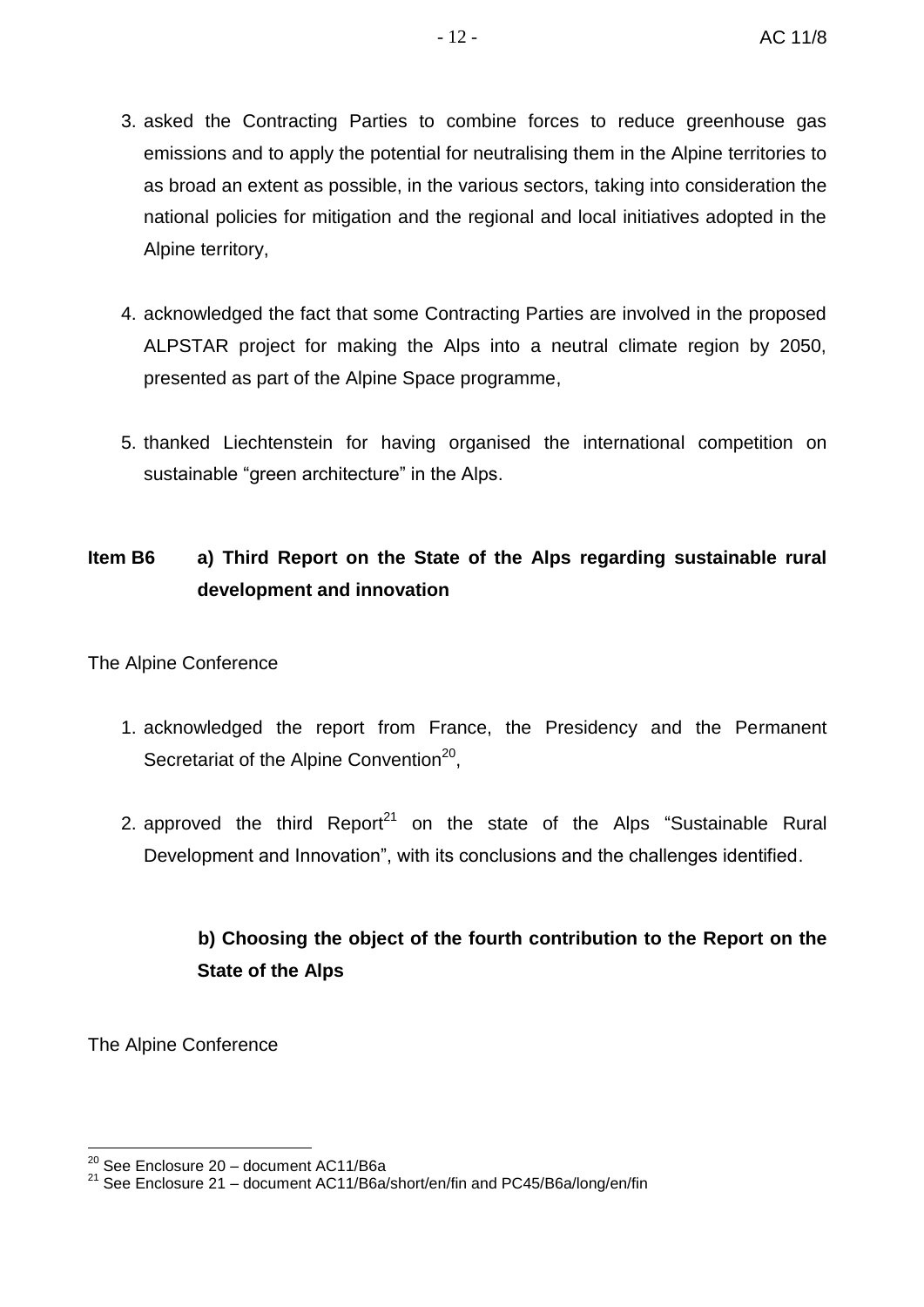- 1. established that "Sustainable Tourism" will be the theme of the fourth Report on the State of the Alps,
- 2. asked the Permanent Secretariat to coordinate drafting the fourth Report on the State of the Alps in agreement with the Swiss Presidency of the Alpine Conference, accompanied by an ad-hoc group of experts presided over by France, involving the representatives of the Contracting Parties and the main scientific contacts, the observers and other institutions concerned,
- 3. asked the subjects in Point 2 to present, at the next meeting of the Permanent Committee, the structure of this Report and a timescale for its preparation.

#### **Item B7 Platform: "Large Carnivores and Wild Ungulates", guidelines**

The Alpine Conference<sup>22</sup>

- 1. acknowledged the report<sup>23</sup> on the activities of the Presidency of the "Large" Carnivores and Wild Ungulates" Platform,
- 2. supported a multi-sector, global and transboundary approach to wildlife and society and decided to change the name of the Platform from "Large Carnivores and Wild Ungulates" to "Large Carnivores, Wild Ungulates and Society" (wildlife and society - WISO),
- 3. acknowledged the guidelines<sup>24</sup> elaborated by the Platform as a basis for the development of transboundary projects,
- 4. entrusted Switzerland with the Presidency of the Platform until the  $12<sup>th</sup>$  Alpine Conference,

 $22$  Regarding Germany and Italy's assent to this decision, they refer to the declaration enclosed with the minutes of the 45<sup>th</sup> Permanent Committee on this matter.

 $^{23}$  See Enclosure 22 – document AC11/B7

 $24$  See Enclosure 23 – document AC11/B7/2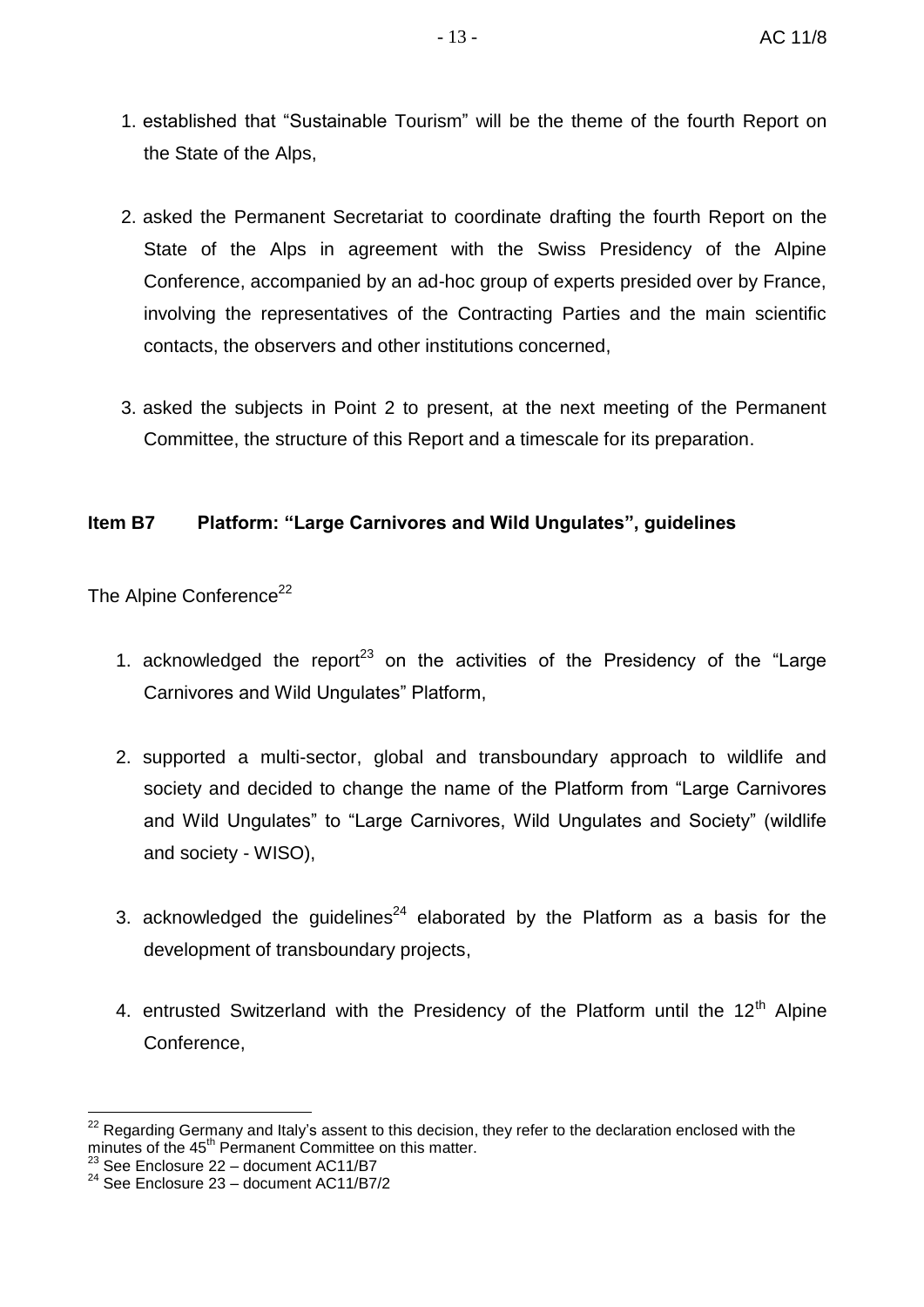- 5. requested the Platform to particularly investigate the following areas for action:
	- development of an Alpine programme for monitoring large carnivores
	- a census of the population and distribution of ibex

- exchange of programmes for dissemination of information and knowledge, and also for improving knowledge of society about relations between wildlife and society.

# **Item B8 Platform: "Water management in the Alpine Space", common guidelines for using the small hydroelectric power station in the Alpine region**

#### The Alpine Conference

- 1. approved the documents prepared in the 2009-2011 period<sup>25</sup> and decided in favour of implementing the guidelines,
- 2. approved the mandate for the 2011-2012 period<sup>26</sup>.

#### **Item B9 Mountain Agriculture in the Alps**

The Alpine Conference

1

- 1. established a "Mountain Agriculture" Platform presided over by Austria,
- 2. asked the Permanent Committee to define the mandate of this Platform at its next meeting.

<sup>&</sup>lt;sup>25</sup> See Enclosure 24 – documents AC11/B8/1, AC11/B8/2/en, including the enclosures and AC11/B8/3

<sup>26</sup> See Enclosure 25 – document AC11/B8/4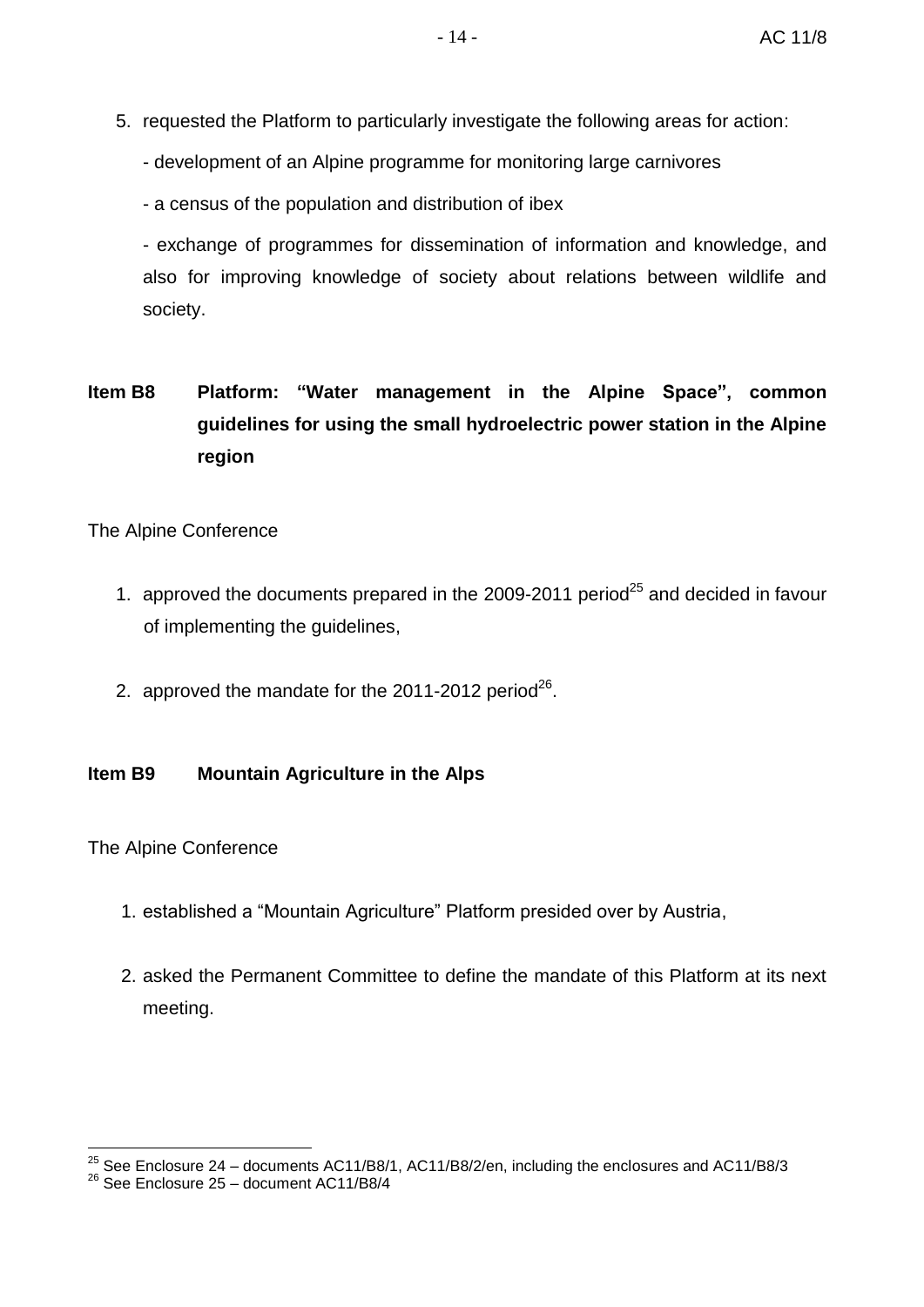#### **Item 6 Presidency of the Alpine Conference for the 2011-2012 period**

The Alpine Conference entrusts Switzerland with the Presidency of the Alpine Conference for the period from 2011 to 2012 and thanked Slovenia for the work done in the course of its Presidency.

#### **Item 7 Information on the first Dinaric conference**

The Alpine Conference

- 1. was pleased to accept the initiative to hold the first Conference of the Dinaric Arc Region during the 11<sup>th</sup> Alpine Conference,
- 2. acknowledged the resolution<sup>27</sup> for the protection and sustainable development of the Dinaric mountain chain adopted by the Conference, which paves the way to reinforcing cooperation for sustainable development in the mountain territories,
- 3. expressed its support to this scheme and asked the Contracting Parties and the Permanent Secretariat to further promote this cooperation.

#### **Item 8 Approval of the Minutes of Decisions**

The Alpine Conference approved the preliminary Minutes of Decisions and shall forward them to the Permanent Committee for the approval of the final version.

<sup>&</sup>lt;u>.</u>  $27$  See Enclosure 26 – document "Resolution on the Sustainable Development of the Dinaric Arc Region"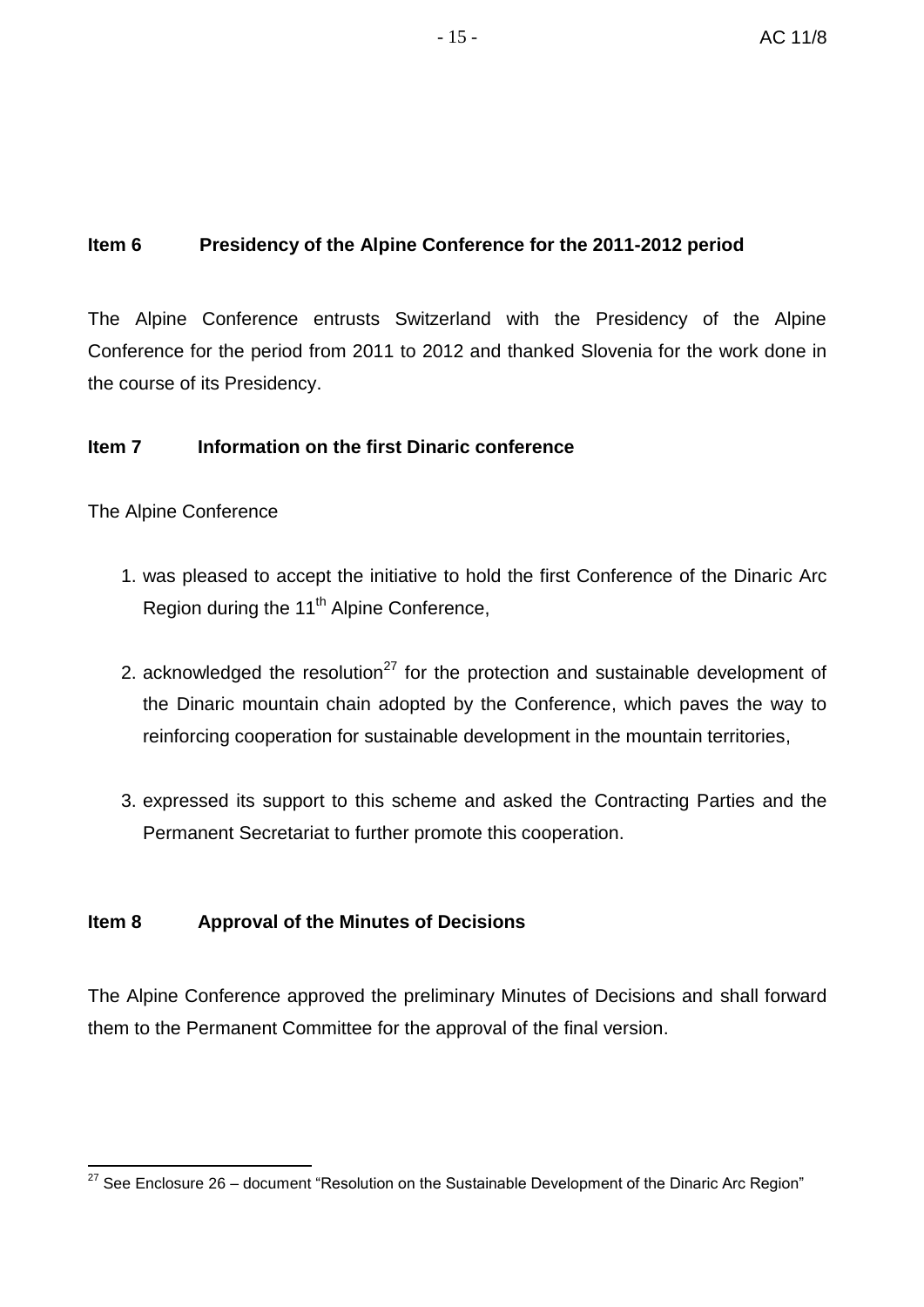#### **List of Enclosures**

- Encl. 1 Report of the Compliance Committee to the  $11<sup>th</sup>$  Alpine Conference on the current state of compliance with the Alpine Convention and its implementation Protocols – document AC11/A1/1
- Encl. 2 Recommendations by the Compliance Committee to the Contracting Parties, adopted by the 10th Alpine Conference – document AC11/A1/2
- Encl. 3 Elements for revising the reviewing procedure document AC11/A1/3
- Encl. 4 Report of the Compliance Committee to the 11th Alpine Conference on implementing the "Population and Culture" Declaration adopted by the  $9<sup>th</sup>$ Alpine Conference – document AC11/A1/4
- Encl. 5 2011-2012 working programme of the Alpine Network of Protected Areas document AC11/A2
- Encl. 6 Report of the Permanent Secretariat about the evolution in mountain partnerships of the Alpine Convention – document AC11/A4
- Encl. 7 Mandate of the "Transport" Working Group document AC11/A5/1
- Encl. 8 Report by the "UNESCO World Heritage" Working Group document PC45/B8
- Encl. 9 Documentation of the "UNESCO World Heritage" Working Group documents PC45/B8/1-7
- Encl. 10 Interim report of the "Demographics and Employment" Working Group document AC11/A7/1
- Encl. 11 Report on the activities in 2009/2011 by the "Ecological Network" Platform document AC11/A8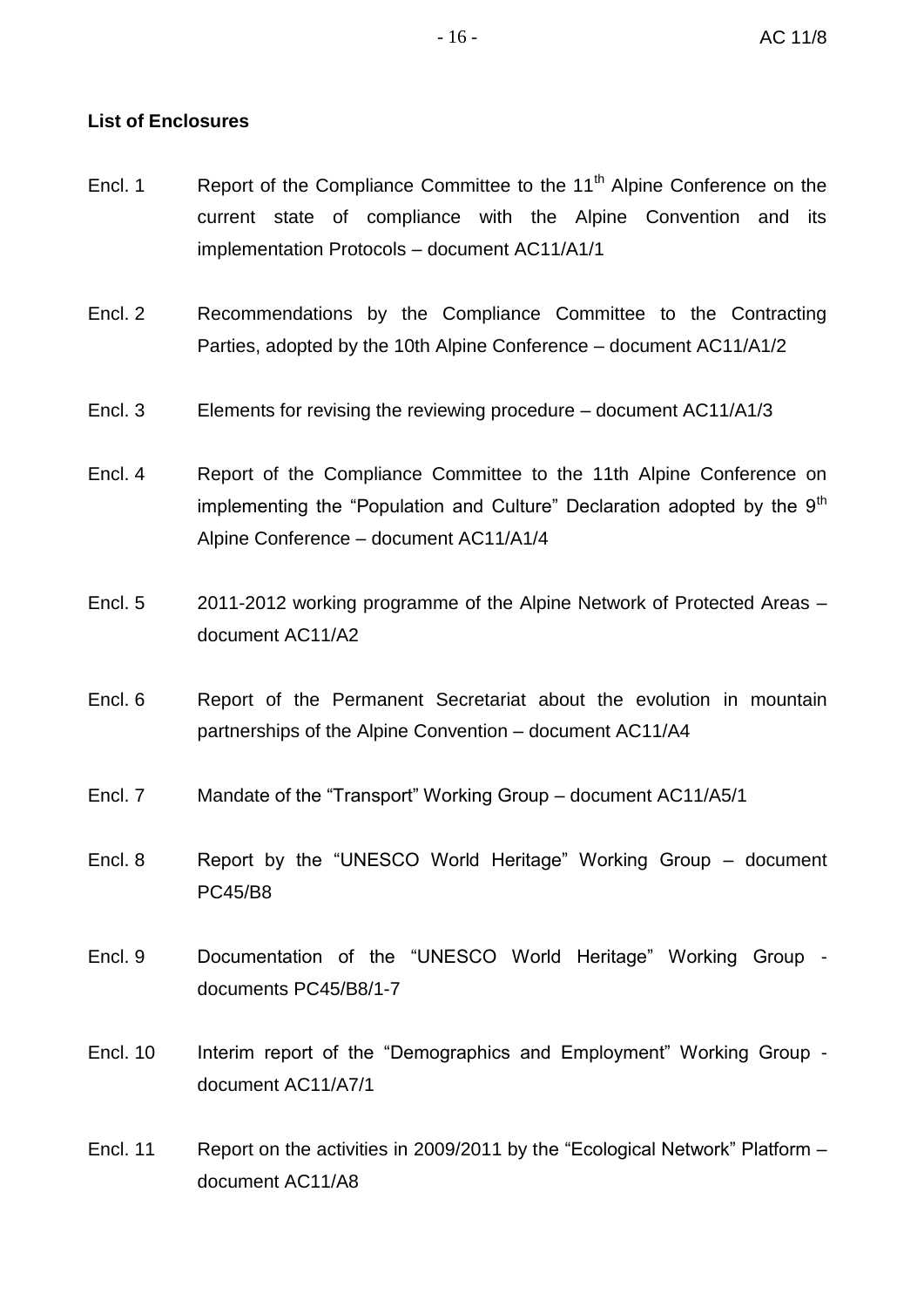- Encl. 12 Report on the activities in 2009/2010 by the "Natural Hazards" Platform document AC11/A9/1
- Encl. 13 Report of the "Natural Hazards" Platform on adapting to climate changes document AC11/A9/2
- Encl. 14 Progress report on the actions by the Presidency in the 2009-2011 period document AC11/B1
- Encl. 15 Report from the Secretary General on activities in 2009-2011 document PC45/B2
- Encl. 16 Declaration from the 11<sup>th</sup> Alpine Conference document AC11/B3/1
- Encl. 17 Multiannual programme of the Alpine Convention for the 2011-2016 period, foundation document – document AC11/B4/1
- Encl. 18 Multiannual programme of the Alpine Convention for the 2011-2016 period, strategic action plan – document AC11/B4/2
- Encl. 19 Report on implementing the Action Plan on climate change in the Alps document AC11/B5
- Encl. 20 Report on producing the Third Report on the State of the Alps document AC11/B6a
- Encl. 21 Report of the State of the Alps: "Sustainable Rural Development and Innovation" – documents PC45/B6a/short/en/fin and PC45/B6a/long/en/fin
- Encl. 22 Progress report on the activities of the "Large Carnivores and Wild Ungulates" – document AC11/B7